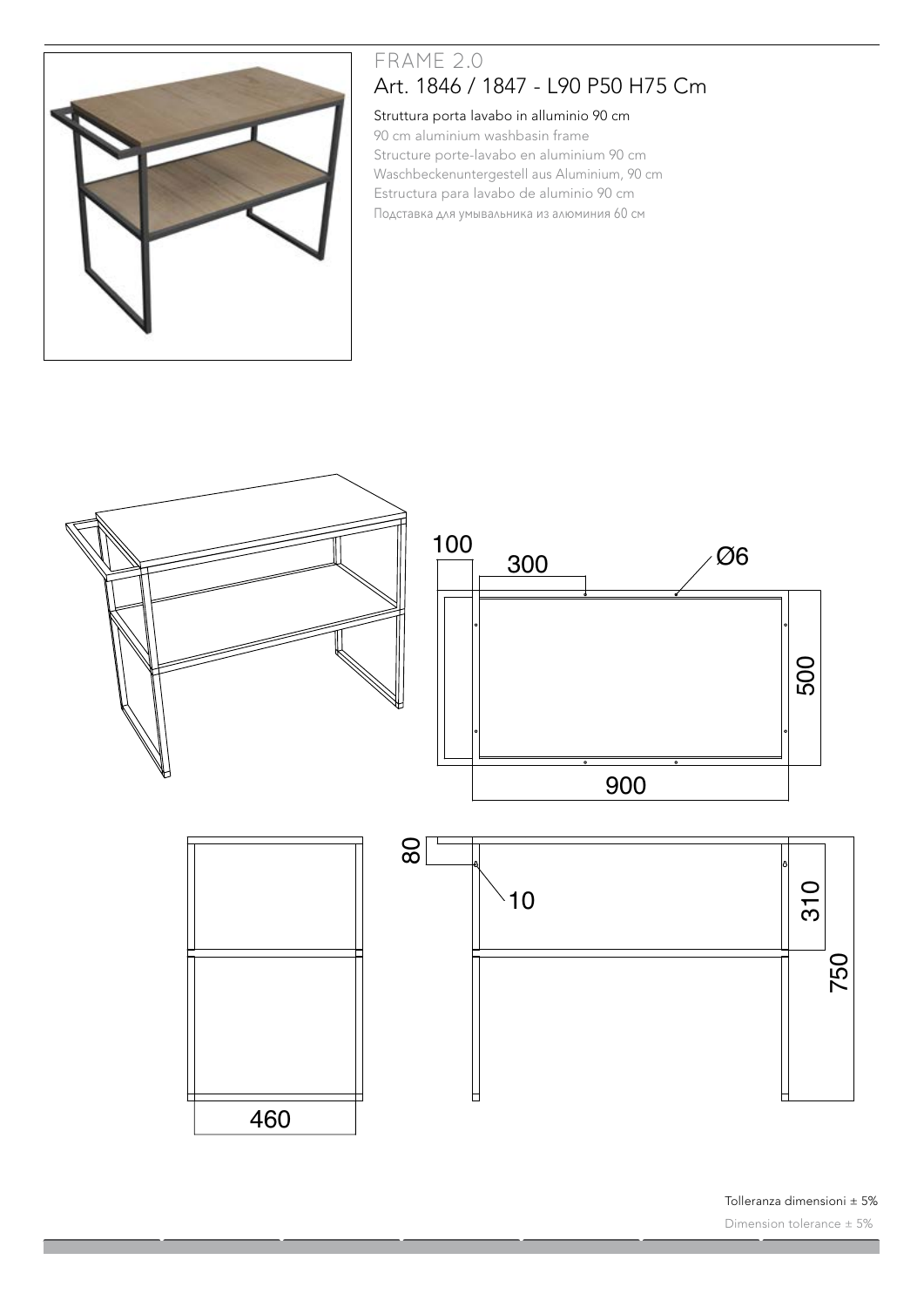

## FRAME 2.0 Art. 1846 / 1847 - L90 P50 H75 Cm

#### Struttura porta lavabo in alluminio 90 cm

90 cm aluminium washbasin frame Structure porte-lavabo en aluminium 90 cm Waschbeckenuntergestell aus Aluminium, 90 cm Estructura para lavabo de aluminio 90 cm Подставка для умывальника из алюминия 60 см



| Art. 10010/C |                                                                                                                                                                                                                                                                                                       |
|--------------|-------------------------------------------------------------------------------------------------------------------------------------------------------------------------------------------------------------------------------------------------------------------------------------------------------|
|              | Scarico automatico 1"1/4 click-clack, tappo grande<br>Automatic pop-waste 1" 1/4 click-clack, big plug - Bonde clic-clac, grand debit<br>Automatischer ablauf click-clack, crosser stöpsel - Valvula automática 1" 1/4 click-clack, tapón grande<br>Слив автоматический: клапан 1"1/4, большая пробка |
| Art. 10032   | <b>COMPACT TRAP</b>                                                                                                                                                                                                                                                                                   |
|              | Sifone compatto in ottone<br>Brass compact trap - Siphon compact en laiton<br>Kompakter Siphon aus Messing - Sifón compacto de latón<br>Компактный сифон из латуни                                                                                                                                    |
| Art. 10009   |                                                                                                                                                                                                                                                                                                       |
|              | Sifone tondo in ottone ribassato 1"1/4 cromato<br>Cp Brass round trap, shorted 1" 1/4 chromed - Syphon petit culot laiton chromé<br>Siphon aus verchromtem messing, abgeflacht - Sifón redondo de latón rebajado 1" 1/4 cromado<br>Сифон круглого сечения 1"1/4 укороченный, из хромированной латуни  |